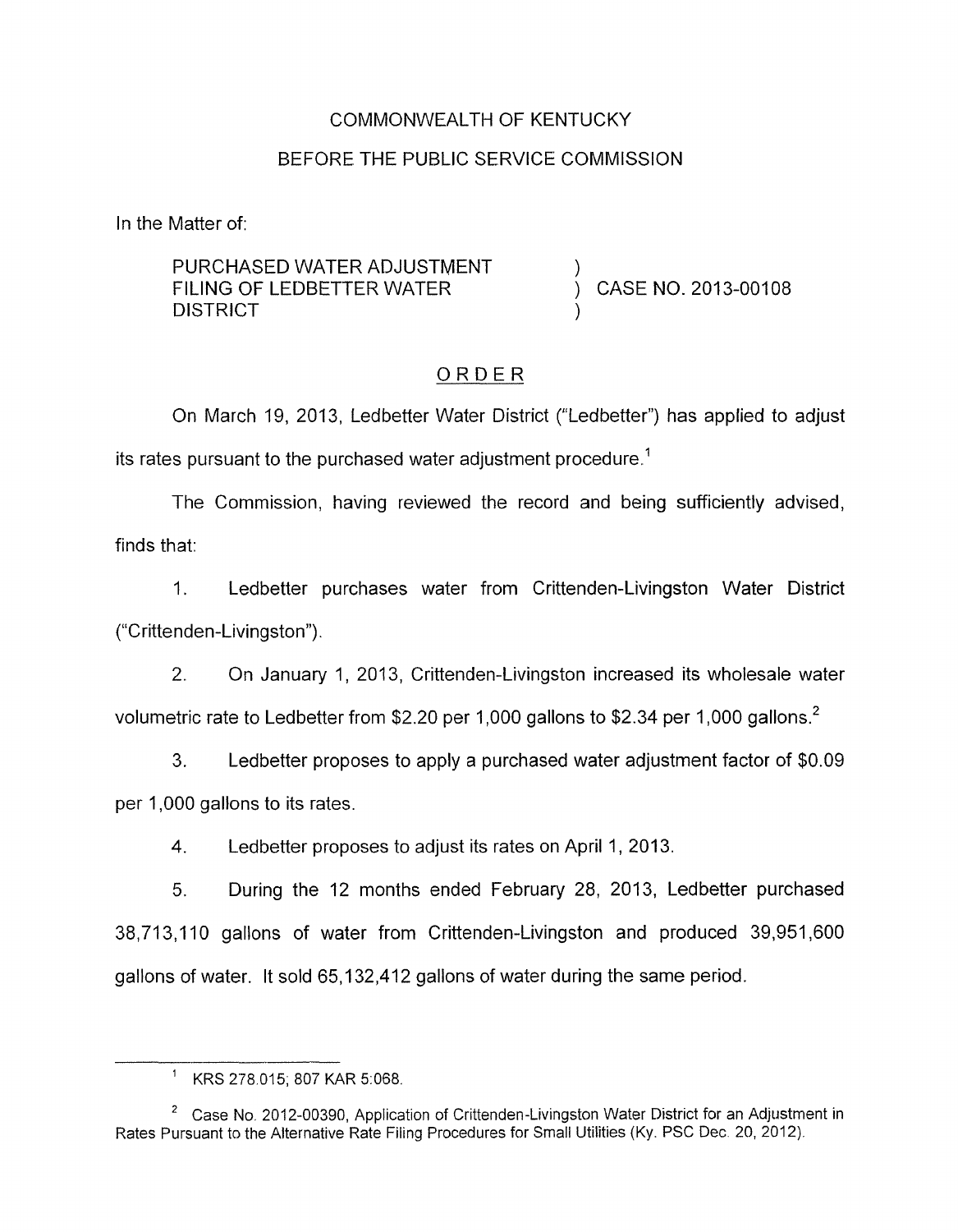6. The purchased water adjustment factor of \$0.09 per 1,000 gallons, as calculated in Appendix A to this Order, is fair, just, and reasonable and should be approved.

7. The rates set forth in Appendix B to this Order are fair, just, and reasonable and should be approved for water service that Ledbetter renders on and after April 1, 2013.

IT IS THEREFORE ORDERED that:

1. The purchased water adjustment factor of \$0.09 per 1,000 gallons is approved.

2. The rates in Appendix B are approved for service that Ledbetter renders on or after April 1, 2013.

**3.** Ledbetter's proposed tariff sheet, which was filed with the application, is approved

By the Commission



ATTEST:

ATTEST:<br>Chenail Dull 6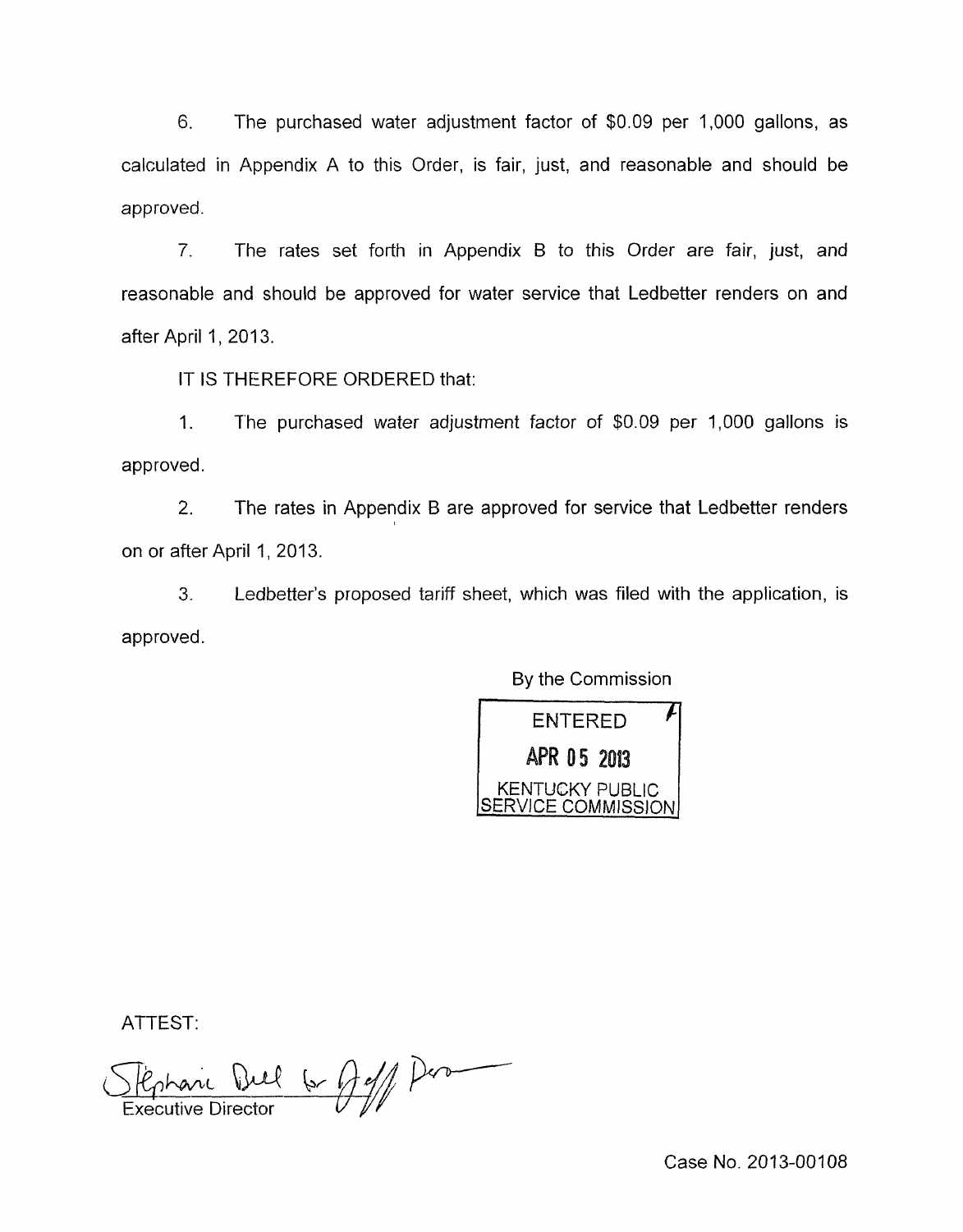## APPENDIX A

## APPENDIX TO AN ORDER OF THE KENTUCKY PUBLIC SERVICE COMMISSION IN CASE NO. 2013-00108 DATED APR 0 5 2013

|                                                                                            | New Rate                |                              | <b>Base Rate</b>    |
|--------------------------------------------------------------------------------------------|-------------------------|------------------------------|---------------------|
| Crittenden Livingston WD                                                                   |                         |                              |                     |
| Purchases in gallons                                                                       | 38,713,110              |                              | 38,713,110          |
| Volumetric rate                                                                            | 2.34<br>90,588.68<br>S. |                              | 2.20<br>\$85,168.84 |
| Increased water cost                                                                       |                         | \$5,419.84                   |                     |
|                                                                                            |                         |                              |                     |
| Increased water cost<br>Divided by gallons sold/1,000<br>Purchased water adjustment factor |                         | 5,419.84<br>\$<br>65,132,412 |                     |
|                                                                                            |                         | S                            | 0.0832              |
|                                                                                            |                         | or                           | 0.09                |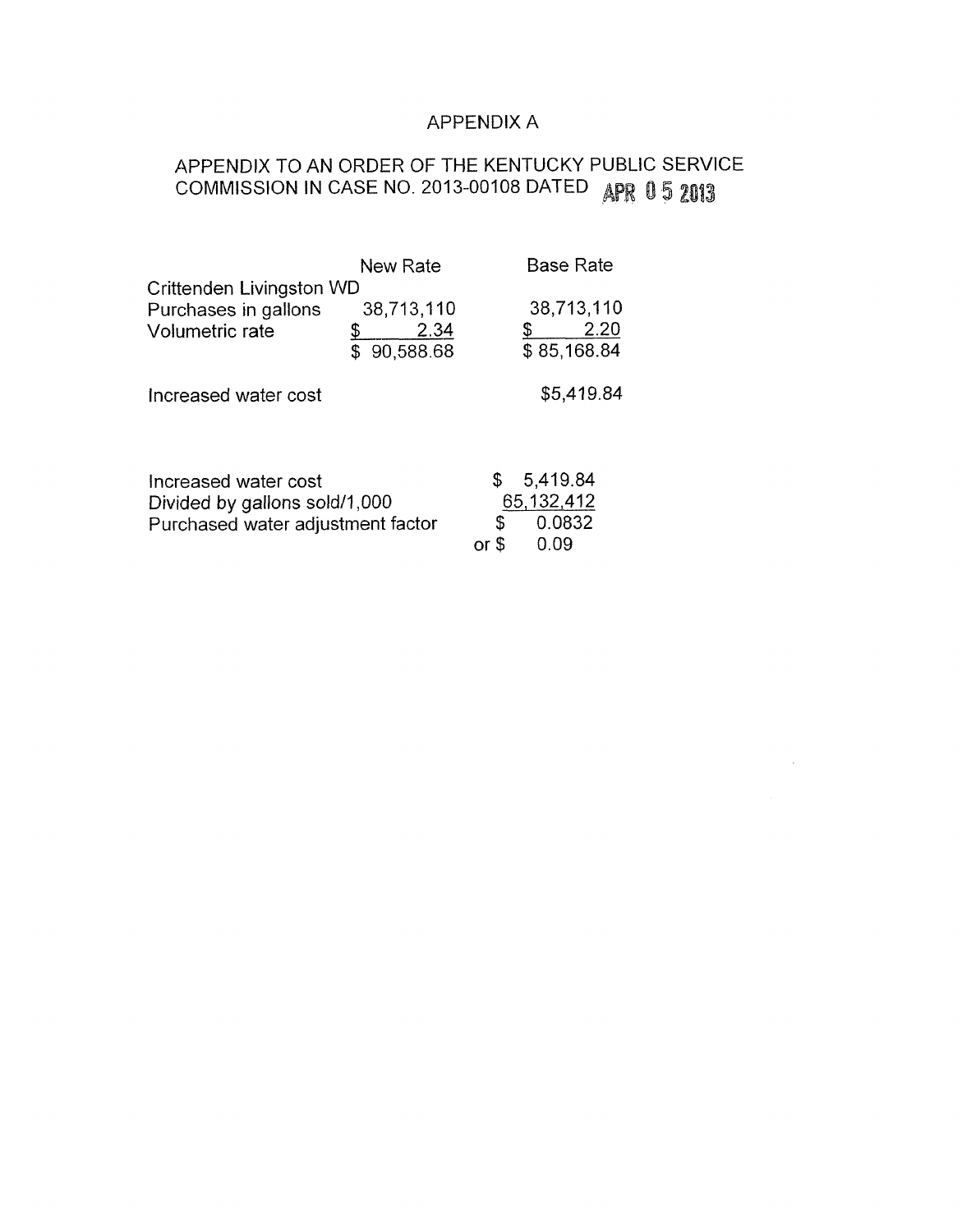### APPENDIX B

# APPENDIX TO AN ORDER OF THE KENTUCKY PUBLIC SERVICE *3* **d**  COMMISSION IN CASE NO. 2013-00108 DATED

The following rates and charges are prescribed for the customers in the area served by Ledbetter Water District. All other rates and charges not specifically mentioned herein shall remain the same as those in effect under authority of the Commission prior to the effective date of this Order.

#### Monthly Rates

Customer Charge Next 25,000 gallons Over 25,000 gallons

\$6.59 Monthly Rate 5.51 per 1,000 gallons 3.68 per 1,000 gallons